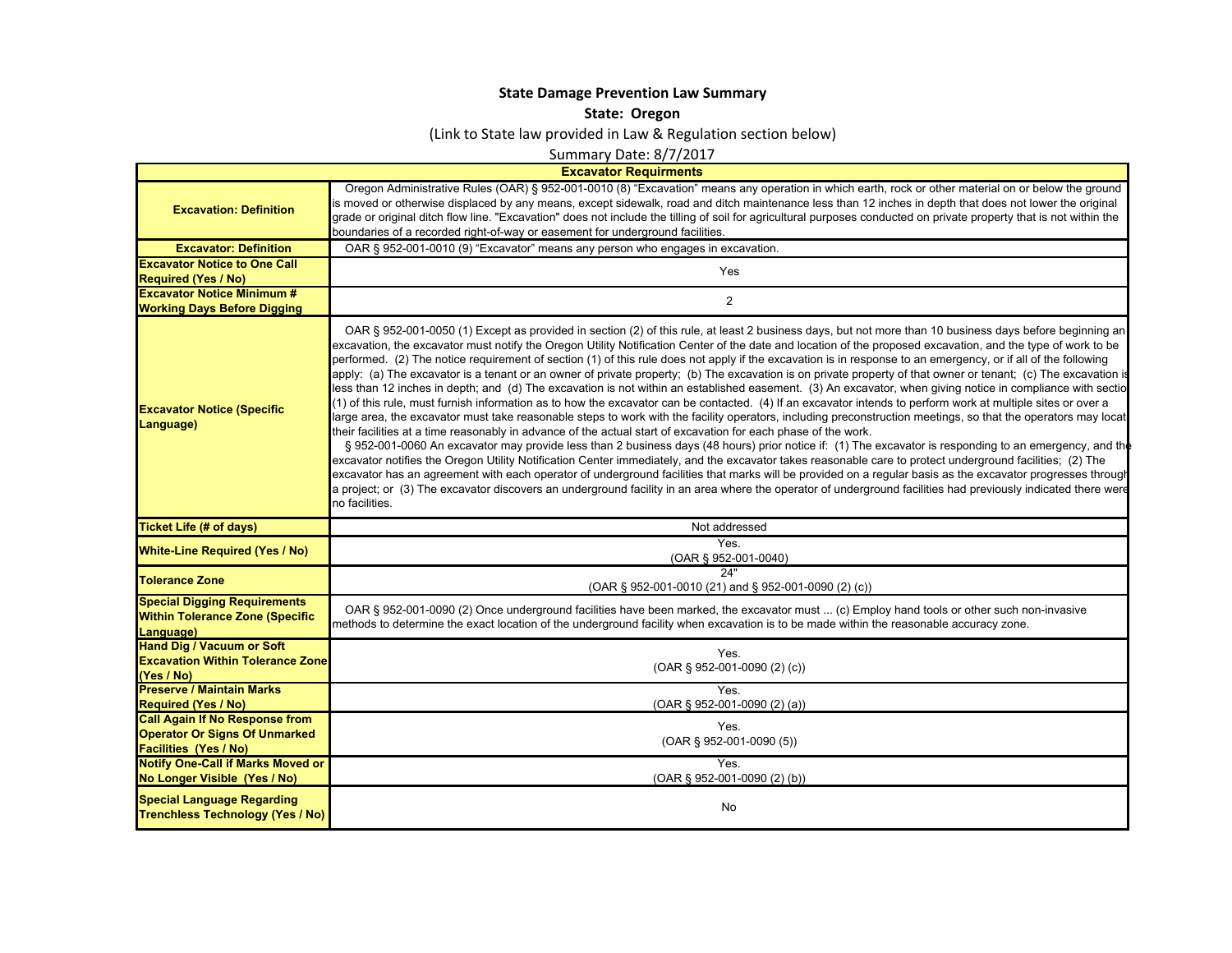| <b>Separate Locate Request</b><br><b>Required for Each Excavator (Yes)</b>                      | Yes.<br>$(OAR$ § 952-001-0050 (1))                                                                                                                                                                                                                                                                                                                                                                                                                                                                                                                                                                                                                                                                                                                                                                                                                                                                                                                                                                                                                                                                                                                                                                                                                                                                                                                                                                                                                                                                                                                                                                                                                                                                                                                                                                                                                                                                                                                                                                                                                                                                                                                                                                                                                                                                                                                                                                                                                                                                                                                                                                                                                                                                                                                                                                                                                                                                                                                                                                                            |
|-------------------------------------------------------------------------------------------------|-------------------------------------------------------------------------------------------------------------------------------------------------------------------------------------------------------------------------------------------------------------------------------------------------------------------------------------------------------------------------------------------------------------------------------------------------------------------------------------------------------------------------------------------------------------------------------------------------------------------------------------------------------------------------------------------------------------------------------------------------------------------------------------------------------------------------------------------------------------------------------------------------------------------------------------------------------------------------------------------------------------------------------------------------------------------------------------------------------------------------------------------------------------------------------------------------------------------------------------------------------------------------------------------------------------------------------------------------------------------------------------------------------------------------------------------------------------------------------------------------------------------------------------------------------------------------------------------------------------------------------------------------------------------------------------------------------------------------------------------------------------------------------------------------------------------------------------------------------------------------------------------------------------------------------------------------------------------------------------------------------------------------------------------------------------------------------------------------------------------------------------------------------------------------------------------------------------------------------------------------------------------------------------------------------------------------------------------------------------------------------------------------------------------------------------------------------------------------------------------------------------------------------------------------------------------------------------------------------------------------------------------------------------------------------------------------------------------------------------------------------------------------------------------------------------------------------------------------------------------------------------------------------------------------------------------------------------------------------------------------------------------------------|
| / No)                                                                                           |                                                                                                                                                                                                                                                                                                                                                                                                                                                                                                                                                                                                                                                                                                                                                                                                                                                                                                                                                                                                                                                                                                                                                                                                                                                                                                                                                                                                                                                                                                                                                                                                                                                                                                                                                                                                                                                                                                                                                                                                                                                                                                                                                                                                                                                                                                                                                                                                                                                                                                                                                                                                                                                                                                                                                                                                                                                                                                                                                                                                                               |
| <b>Notify Operator of Damage (Yes /</b>                                                         | Yes.                                                                                                                                                                                                                                                                                                                                                                                                                                                                                                                                                                                                                                                                                                                                                                                                                                                                                                                                                                                                                                                                                                                                                                                                                                                                                                                                                                                                                                                                                                                                                                                                                                                                                                                                                                                                                                                                                                                                                                                                                                                                                                                                                                                                                                                                                                                                                                                                                                                                                                                                                                                                                                                                                                                                                                                                                                                                                                                                                                                                                          |
| No)                                                                                             | $(OAR \S 952-001-0090(4))$                                                                                                                                                                                                                                                                                                                                                                                                                                                                                                                                                                                                                                                                                                                                                                                                                                                                                                                                                                                                                                                                                                                                                                                                                                                                                                                                                                                                                                                                                                                                                                                                                                                                                                                                                                                                                                                                                                                                                                                                                                                                                                                                                                                                                                                                                                                                                                                                                                                                                                                                                                                                                                                                                                                                                                                                                                                                                                                                                                                                    |
| <b>Notify One Call Center of Damage</b>                                                         | No                                                                                                                                                                                                                                                                                                                                                                                                                                                                                                                                                                                                                                                                                                                                                                                                                                                                                                                                                                                                                                                                                                                                                                                                                                                                                                                                                                                                                                                                                                                                                                                                                                                                                                                                                                                                                                                                                                                                                                                                                                                                                                                                                                                                                                                                                                                                                                                                                                                                                                                                                                                                                                                                                                                                                                                                                                                                                                                                                                                                                            |
| (Yes / No)                                                                                      |                                                                                                                                                                                                                                                                                                                                                                                                                                                                                                                                                                                                                                                                                                                                                                                                                                                                                                                                                                                                                                                                                                                                                                                                                                                                                                                                                                                                                                                                                                                                                                                                                                                                                                                                                                                                                                                                                                                                                                                                                                                                                                                                                                                                                                                                                                                                                                                                                                                                                                                                                                                                                                                                                                                                                                                                                                                                                                                                                                                                                               |
| <b>Call 911 if Hazardous Materials</b>                                                          | Yes.                                                                                                                                                                                                                                                                                                                                                                                                                                                                                                                                                                                                                                                                                                                                                                                                                                                                                                                                                                                                                                                                                                                                                                                                                                                                                                                                                                                                                                                                                                                                                                                                                                                                                                                                                                                                                                                                                                                                                                                                                                                                                                                                                                                                                                                                                                                                                                                                                                                                                                                                                                                                                                                                                                                                                                                                                                                                                                                                                                                                                          |
| <b>Released (Yes / No)</b>                                                                      | $(OAR \S 952-001-0090(4))$<br>Yes                                                                                                                                                                                                                                                                                                                                                                                                                                                                                                                                                                                                                                                                                                                                                                                                                                                                                                                                                                                                                                                                                                                                                                                                                                                                                                                                                                                                                                                                                                                                                                                                                                                                                                                                                                                                                                                                                                                                                                                                                                                                                                                                                                                                                                                                                                                                                                                                                                                                                                                                                                                                                                                                                                                                                                                                                                                                                                                                                                                             |
| <b>Notice Exemptions (Yes / No)</b>                                                             | OAR § 952-001-0010 (8) "Excavation" means  "Excavation" does not include the tilling of soil for agricultural purposes conducted on private property                                                                                                                                                                                                                                                                                                                                                                                                                                                                                                                                                                                                                                                                                                                                                                                                                                                                                                                                                                                                                                                                                                                                                                                                                                                                                                                                                                                                                                                                                                                                                                                                                                                                                                                                                                                                                                                                                                                                                                                                                                                                                                                                                                                                                                                                                                                                                                                                                                                                                                                                                                                                                                                                                                                                                                                                                                                                          |
| <b>Notice Exemptions (Specific</b><br>Language))                                                | that is not within the boundaries of a recorded right-of-way or easement for underground facilities.<br>§ 952-001-0050 (2) The notice requirement of section (1) of this rule does not apply if the excavation is in response to an emergency, or if all of the<br>following apply: (a) The excavator is a tenant or an owner of private property; (b) The excavation is on private property of that owner or tenant; (c) The<br>excavation is less than 12 inches in depth; and (d) The excavation is not within an established easement.                                                                                                                                                                                                                                                                                                                                                                                                                                                                                                                                                                                                                                                                                                                                                                                                                                                                                                                                                                                                                                                                                                                                                                                                                                                                                                                                                                                                                                                                                                                                                                                                                                                                                                                                                                                                                                                                                                                                                                                                                                                                                                                                                                                                                                                                                                                                                                                                                                                                                    |
|                                                                                                 | <b>Operator Response</b>                                                                                                                                                                                                                                                                                                                                                                                                                                                                                                                                                                                                                                                                                                                                                                                                                                                                                                                                                                                                                                                                                                                                                                                                                                                                                                                                                                                                                                                                                                                                                                                                                                                                                                                                                                                                                                                                                                                                                                                                                                                                                                                                                                                                                                                                                                                                                                                                                                                                                                                                                                                                                                                                                                                                                                                                                                                                                                                                                                                                      |
| Minimum # Days for Operator to<br><b>Respond After Receiving Notice</b><br>(Generally)          | $\overline{c}$                                                                                                                                                                                                                                                                                                                                                                                                                                                                                                                                                                                                                                                                                                                                                                                                                                                                                                                                                                                                                                                                                                                                                                                                                                                                                                                                                                                                                                                                                                                                                                                                                                                                                                                                                                                                                                                                                                                                                                                                                                                                                                                                                                                                                                                                                                                                                                                                                                                                                                                                                                                                                                                                                                                                                                                                                                                                                                                                                                                                                |
| <b>Operator Requirements to</b><br><b>Respond to Locate Notification</b><br>(Specific Language) | OAR § 952-001-0070 (1) Except as provided in section (3) of this rule, within 2 business days (48 hours) after the excavator notifies the Oregon Utility<br>Notification Center of a proposed excavation, the operator or its designated agent must: (a) Mark with reasonable accuracy all of its locatable underground<br>facilities within the area of proposed excavation. All marks must indicate the name, initials or logo of the operator of the underground facilities, and the width<br>of the facility if it is greater than 2 inches; (b) Provide marks to the excavator of the unlocatable underground facilities in the area of proposed excavation,<br>using the best information available including as-constructed drawings or other facility records that are maintained by the facility operator; or (c) Notify the<br>excavator that the operator does not have any underground facilities in the area of the proposed excavation. Acceptable notifications must include locate<br>request call back information and if done with an AVR (Automated Voice Response) must have a repeat option and a call back number to hear the<br>information again. (2) Operators of abandoned facilities must mark said facilities to the standards of locatable facilities or unlocatable facilities. (3) An<br>operator must mark any known abandoned underground facility with a capital letter "A" inside of a circle, using the appropriate operator color and<br>identification. (4) An operator of any out-of-service underground facility must mark such facility in the same way it marks an underground facility that is in<br>service. (5) If an excavator uses offset marking, the excavator must correctly measure the amount of offset, so that the excavator can reestablish the<br>location of underground facilities where originally marked. (6) If the excavator notifies the operator of underground facilities discovered during an excavatior<br>in response to an emergency, the operator of underground facilities must comply with section (1) of this rule as soon as possible.  (10) An operator of<br>underground drainage lines is not required to indicate the presence of those underground drainage lines if the existence and route of those drainage lines<br>can be clearly determined from the presence of other visible facilities, such as manholes, catch basins, inlets, outlets, junction boxes, storm drains or<br>permanent marking devices. (11) An operator of underground drainage lines in the area of the proposed excavation must: (a) Provide the excavator the<br>best available description of the underground drainage lines, including as-constructed drawings or other facility maps maintained by the underground<br>drainage lines operator; or (b) Contact the person requesting locates, meet with the person or their designee prior to the beginning of the proposed project,<br>and convey the information required under paragraph (a) of this section. |
| <b>Minimum Standards for Locator</b><br><b>Qualifications (Yes / No)</b>                        | No                                                                                                                                                                                                                                                                                                                                                                                                                                                                                                                                                                                                                                                                                                                                                                                                                                                                                                                                                                                                                                                                                                                                                                                                                                                                                                                                                                                                                                                                                                                                                                                                                                                                                                                                                                                                                                                                                                                                                                                                                                                                                                                                                                                                                                                                                                                                                                                                                                                                                                                                                                                                                                                                                                                                                                                                                                                                                                                                                                                                                            |
| <b>Minimum Standards for Locator</b><br><b>Qualifications</b><br>(Specific Language)            | Not Addressed                                                                                                                                                                                                                                                                                                                                                                                                                                                                                                                                                                                                                                                                                                                                                                                                                                                                                                                                                                                                                                                                                                                                                                                                                                                                                                                                                                                                                                                                                                                                                                                                                                                                                                                                                                                                                                                                                                                                                                                                                                                                                                                                                                                                                                                                                                                                                                                                                                                                                                                                                                                                                                                                                                                                                                                                                                                                                                                                                                                                                 |
| <b>Law Specifies Marking Standards</b><br><b>Other Than Color</b><br>(Yes / No)                 | Yes                                                                                                                                                                                                                                                                                                                                                                                                                                                                                                                                                                                                                                                                                                                                                                                                                                                                                                                                                                                                                                                                                                                                                                                                                                                                                                                                                                                                                                                                                                                                                                                                                                                                                                                                                                                                                                                                                                                                                                                                                                                                                                                                                                                                                                                                                                                                                                                                                                                                                                                                                                                                                                                                                                                                                                                                                                                                                                                                                                                                                           |
| <b>Law Specifies Marking Standards</b><br><b>Other Than Color (Specific</b><br>Language)        | OAR § 952-001-0070 (1) Except as provided in section (3) of this rulethe operator or its designated agent must: (a) Mark with reasonable accuracy all<br>of its locatable underground facilities within the area of proposed excavation. All marks must indicate the name, initials or logo of the operator of the<br>underground facilities, and the width of the facility if it is greater than 2 inches;  (3) An operator must mark any known abandoned underground facility with<br>a capital letter "A" inside of a circle, using the appropriate operator color and identification.                                                                                                                                                                                                                                                                                                                                                                                                                                                                                                                                                                                                                                                                                                                                                                                                                                                                                                                                                                                                                                                                                                                                                                                                                                                                                                                                                                                                                                                                                                                                                                                                                                                                                                                                                                                                                                                                                                                                                                                                                                                                                                                                                                                                                                                                                                                                                                                                                                     |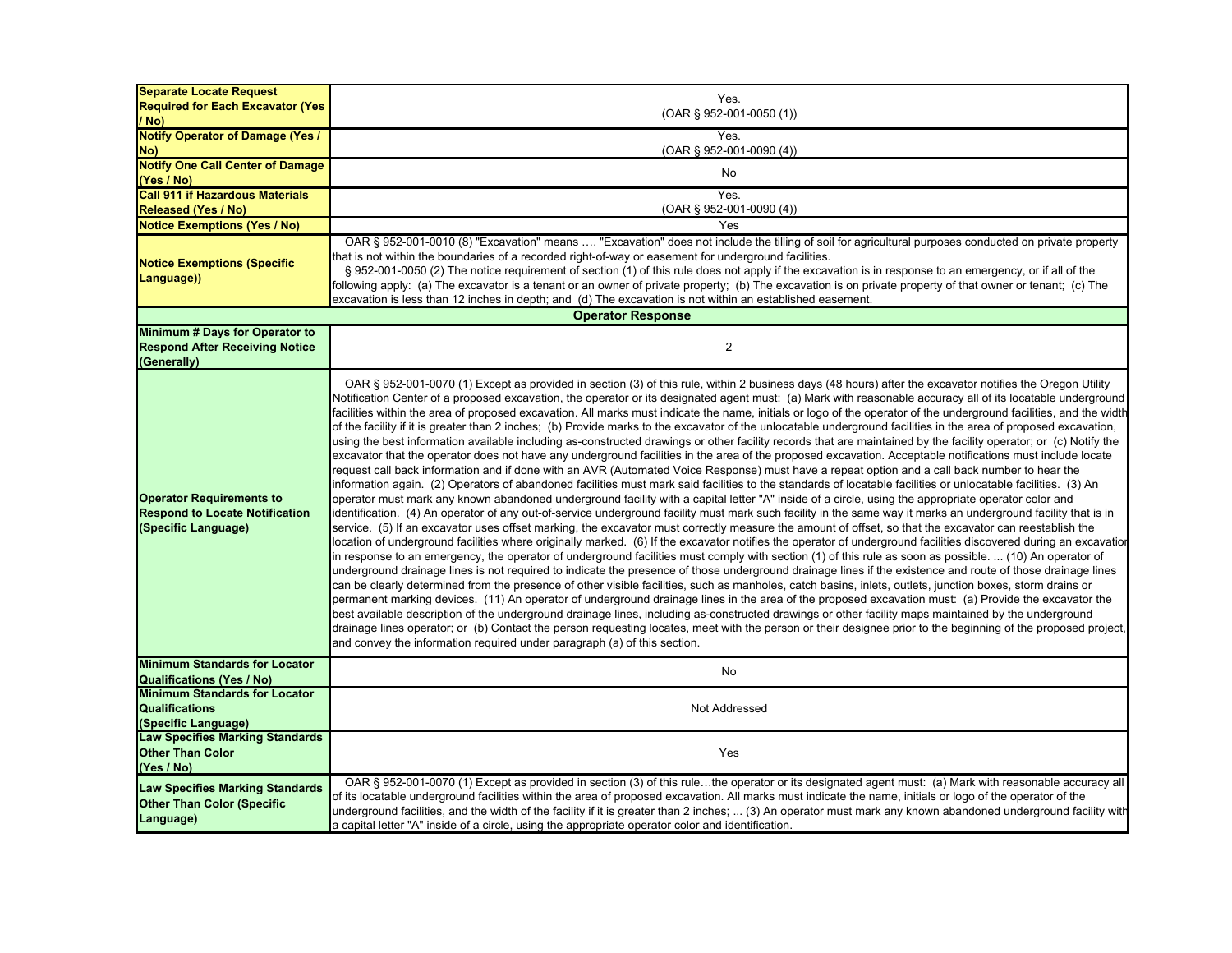| Law Includes Specific Language<br>For Operators To Locate Sewer<br>Laterals (Yes / No)                                                     | No                                                                                                                                                                                                                                                                                                                                                                       |
|--------------------------------------------------------------------------------------------------------------------------------------------|--------------------------------------------------------------------------------------------------------------------------------------------------------------------------------------------------------------------------------------------------------------------------------------------------------------------------------------------------------------------------|
| Law Includes Specific Language<br><b>For Operators To Locate</b><br><b>Abandoned Facilities (Yes / No)</b>                                 | Yes                                                                                                                                                                                                                                                                                                                                                                      |
| <b>Operator Must Locate Abandoned</b><br><b>Facilities</b><br>(Specific Language)                                                          | OAR § 952-001-0070 (2) Operators of abandoned facilities must mark said facilities to the standards of locatable facilities or unlocatable facilities. (3) An<br>operator must mark any known abandoned underground facility with a capital letter "A" inside of a circle, using the appropriate operator color and<br>identification.                                   |
| <b>Positive Response Required -</b><br><b>Operator Contact Excavator</b><br>(Yes / No)                                                     | No                                                                                                                                                                                                                                                                                                                                                                       |
| <b>Positive Response Required -</b><br><b>Operator Contact Excavator</b><br>(Specific Language)                                            | Not addressed.<br>(Reference OAR § 952-001-0070)                                                                                                                                                                                                                                                                                                                         |
| <b>Positive Response Required -</b><br><b>Operator Contact One Call Center</b><br>(Yes / No)                                               | No                                                                                                                                                                                                                                                                                                                                                                       |
| <b>Positive Response Required -</b><br><b>Operator Contact One Call Center</b><br>(Specific Language)                                      | Not Addressed                                                                                                                                                                                                                                                                                                                                                            |
| <b>Positive Response - One-Call</b><br><b>Automated (Yes / No)</b>                                                                         | No                                                                                                                                                                                                                                                                                                                                                                       |
| <b>Operator Must Provide One-Call</b><br><b>Center with Information On</b><br><b>Locations of Buried Facilities (Yes)</b><br>/ No)         | No                                                                                                                                                                                                                                                                                                                                                                       |
| <b>Operator Must Provide One-Call</b><br><b>Center with Information On</b><br><b>Locations of Buried Facilities</b><br>(Specific Language) | Not Addressed                                                                                                                                                                                                                                                                                                                                                            |
| <b>Operator Must Update Information</b><br><b>On Locations of Buried Facilities</b><br>(Yes / No)                                          | No                                                                                                                                                                                                                                                                                                                                                                       |
| <b>Operator Must Update Information</b><br><b>On Locations of Buried Facilities</b><br>(Specific Language)                                 | Not Addressed                                                                                                                                                                                                                                                                                                                                                            |
| <b>New Facilities Must Be Locatable</b><br>Electronically<br>(Yes / No)                                                                    | Yes                                                                                                                                                                                                                                                                                                                                                                      |
| <b>New Facilities Must Be Locatable</b><br><b>Electronically (Specific Language)</b>                                                       | OAR § 952-001-0070 (9) Except while making minor repairs to existing non-conductive, unlocatable facilities, an operator burying non-conductive,<br>unlocatable facilities within the public rights-of-way or utility easements must place a tracer wire or other similar conductive marking tape or device with the<br>acility to allow for later location and marking. |
| Design Request (Yes / No)                                                                                                                  | Yes.<br>(OAR § 952-001-0080)                                                                                                                                                                                                                                                                                                                                             |
| <b>One Call, Enforcement, and Reporting</b>                                                                                                |                                                                                                                                                                                                                                                                                                                                                                          |
| <b>Mandatory One Call Membership</b><br>(Yes / No)<br><b>One Call Membership Exemptions</b>                                                | Yes                                                                                                                                                                                                                                                                                                                                                                      |
| (Yes / No)                                                                                                                                 | Yes                                                                                                                                                                                                                                                                                                                                                                      |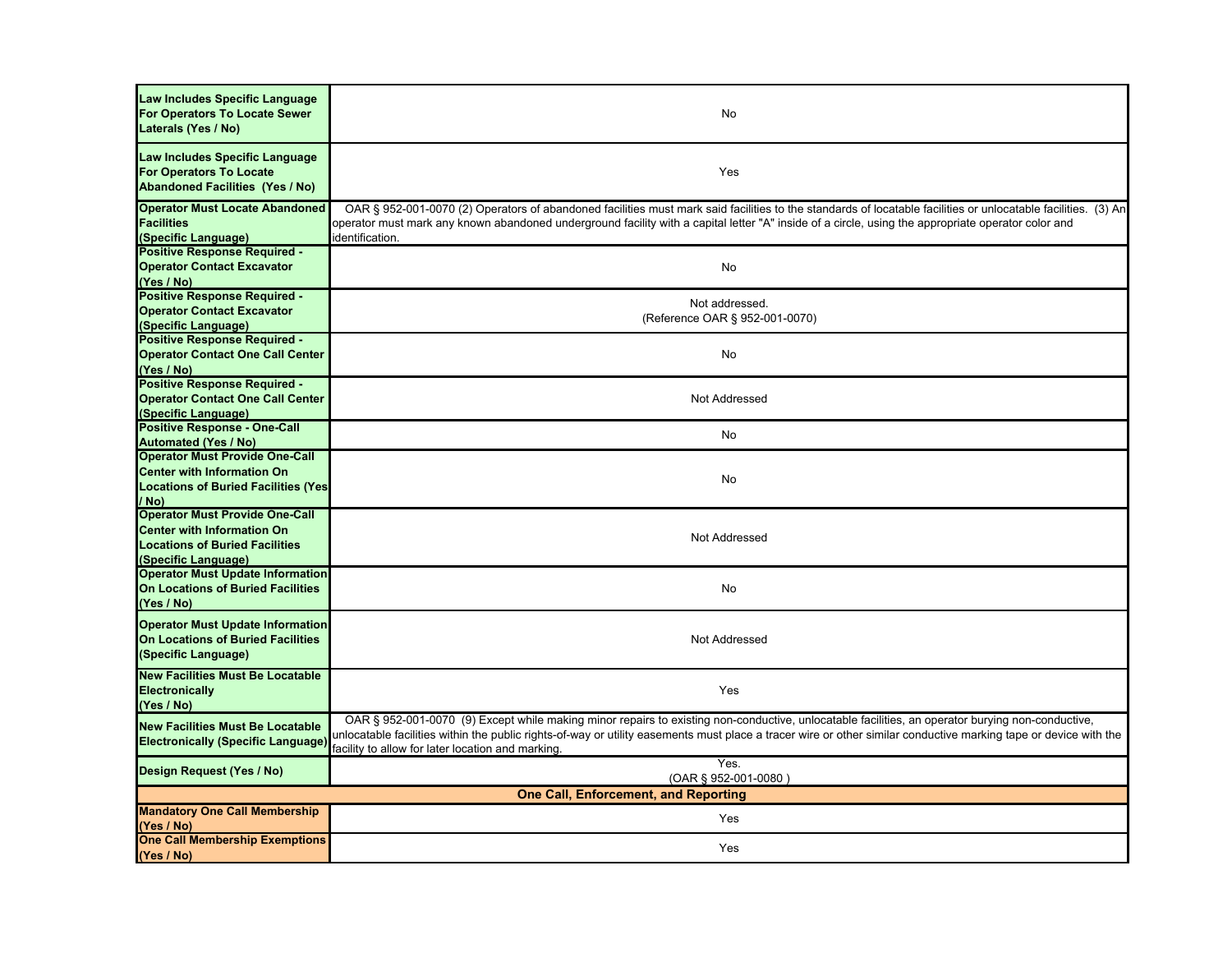| <b>One Call Membership Exemptions</b><br>(Specific Language)                                     | ORS § 757.557 (1) Every operator of underground facilities shall subscribe to the Oregon Utility Notification Center(4) The provisions of this section<br>shall not apply to operators of underground facilities that are located entirely on private property and that provide services exclusively for the use of resident<br>or owners of the property.                                                                                                                                                                                                                                                                                                                                                                                                                                                                                                                                                                                                                                                                                                                                                                                                                                                                                                                                                                                                                                                                                                                                                                                                                                                                                                                                                                |
|--------------------------------------------------------------------------------------------------|---------------------------------------------------------------------------------------------------------------------------------------------------------------------------------------------------------------------------------------------------------------------------------------------------------------------------------------------------------------------------------------------------------------------------------------------------------------------------------------------------------------------------------------------------------------------------------------------------------------------------------------------------------------------------------------------------------------------------------------------------------------------------------------------------------------------------------------------------------------------------------------------------------------------------------------------------------------------------------------------------------------------------------------------------------------------------------------------------------------------------------------------------------------------------------------------------------------------------------------------------------------------------------------------------------------------------------------------------------------------------------------------------------------------------------------------------------------------------------------------------------------------------------------------------------------------------------------------------------------------------------------------------------------------------------------------------------------------------|
| <b>One-Call Law Addresses Board</b><br>Make-Up (Yes / No)                                        | Yes                                                                                                                                                                                                                                                                                                                                                                                                                                                                                                                                                                                                                                                                                                                                                                                                                                                                                                                                                                                                                                                                                                                                                                                                                                                                                                                                                                                                                                                                                                                                                                                                                                                                                                                       |
| <b>One-Call Law Addresses Board</b><br><b>Make-Up (Specific Language)</b>                        | ORS § 757.547 (1)(a) The Oregon Utility Notification Center is created as an independent not-for-profit public corporation. The corporation shall be<br>governed by a board of directors consisting of one member appointed to represent each of the following: (A) Cities with a population of 25,000 or more; (B<br>Cities with a population under 25,000; (C) Counties; (D) Natural gas utilities regulated by the Public Utility Commission under ORS chapter 757; (E)<br>Electric utilities regulated by the Public Utility Commission under ORS chapter 757; (F) Water districts, special districts, sanitary districts or water and<br>sanitary authorities; (G) Telecommunications utilities serving fewer than 50,000 access lines and regulated by the Public Utility Commission under ORS<br>chapter 759; (H) Telecommunications utilities serving 50,000 access lines or more and regulated by the Public Utility Commission under ORS chapter 759;<br>(I) Telecommunications cooperatives; (J) Electric cooperatives; (K) Peoples utility districts; (L) Contractors; (M) Excavators; (N) Railroads; (O) Cable<br>system operators; and (P) Municipal electric utilities (d) If the board of directors determines that a group not listed in paragraph (a) of this subsection<br>should be represented on the board, the board may select an organization that is most representative of the group and may ask that organization to<br>nominate a member. Upon receipt of the nomination, the board may request that the Governor appoint the nominee. (e) The Governor shall also appoint to<br>the board of directors one employee of the commission and one employee of the Department of Transportation. |
| <b>Separate Body Designated to</b><br><b>Advise Enforcement Authority</b><br>(Yes / No)          | No                                                                                                                                                                                                                                                                                                                                                                                                                                                                                                                                                                                                                                                                                                                                                                                                                                                                                                                                                                                                                                                                                                                                                                                                                                                                                                                                                                                                                                                                                                                                                                                                                                                                                                                        |
| <b>Separate Body Designated to</b><br><b>Advise Enforcement Authority</b><br>(Specific Language) | Not Addressed                                                                                                                                                                                                                                                                                                                                                                                                                                                                                                                                                                                                                                                                                                                                                                                                                                                                                                                                                                                                                                                                                                                                                                                                                                                                                                                                                                                                                                                                                                                                                                                                                                                                                                             |
| <b>Penalties / Fines Excavators</b><br>(Yes / No)                                                | Yes                                                                                                                                                                                                                                                                                                                                                                                                                                                                                                                                                                                                                                                                                                                                                                                                                                                                                                                                                                                                                                                                                                                                                                                                                                                                                                                                                                                                                                                                                                                                                                                                                                                                                                                       |
| <b>Penalties / Fines Excavators</b><br>(Specific Language)                                       | ORS § 757.993 (1) Except as provided in subsection (2) of this section and in addition to all other penalties provided by law, every person who violates o<br>who procures, aids or abets in the violation of any rule of the Oregon Utility Notification Center shall incur a penalty of not more than \$1,000 for the first<br>violation and not more than \$5,000 for each subsequent violation. (2) In addition to all other penalties provided by law, every person who intentionally<br>violates or who intentionally procures, aids or abets in the violation of any rule of the Oregon Utility Notification Center shall incur a penalty of not more than<br>\$5,000 for the first violation and not more than \$10,000 for each subsequent violation. (3) Each violation of any rule of the Oregon Utility Notification Center<br>shall be a separate offense. In the case of a continuing violation, each day that the violation continues shall constitute a separate violation.  (5) The Public<br>Utility Commission may reduce any penalty provided in this section on such terms as the commission considers proper if:  (8) The commission shall not<br>seek penalties under this section except in response to a complaint alleging a violation of a rule or rules adopted by the Oregon Utility Notification Center.<br>The commission may investigate any such complaint, and the commission shall have sole discretion to seek penalties under this section.                                                                                                                                                                                                                                          |
| <b>Penalties / Fines Operators</b><br>(Yes / No)                                                 | Yes                                                                                                                                                                                                                                                                                                                                                                                                                                                                                                                                                                                                                                                                                                                                                                                                                                                                                                                                                                                                                                                                                                                                                                                                                                                                                                                                                                                                                                                                                                                                                                                                                                                                                                                       |
| <b>Penalties / Fines Operators</b><br>(Specific Language)                                        | ORS § 757.993 (1) Except as provided in subsection (2) of this section and in addition to all other penalties provided by law, every person who violates or<br>who procures, aids or abets in the violation of any rule of the Oregon Utility Notification Center shall incur a penalty of not more than \$1,000 for the first<br>violation and not more than \$5,000 for each subsequent violation. (2) In addition to all other penalties provided by law, every person who intentionally<br>violates or who intentionally procures, aids or abets in the violation of any rule of the Oregon Utility Notification Center shall incur a penalty of not more than<br>\$5,000 for the first violation and not more than \$10,000 for each subsequent violation. (3) Each violation of any rule of the Oregon Utility Notification Center<br>shall be a separate offense. In the case of a continuing violation, each day that the violation continues shall constitute a separate violation.  (5) The Public<br>Utility Commission may reduce any penalty provided in this section on such terms as the commission considers proper if:  (8) The commission shall not<br>seek penalties under this section except in response to a complaint alleging a violation of a rule or rules adopted by the Oregon Utility Notification Center.<br>The commission may investigate any such complaint, and the commission shall have sole discretion to seek penalties under this section.                                                                                                                                                                                                                                         |
| Penalties / Fines Other (Yes / No)                                                               | Yes                                                                                                                                                                                                                                                                                                                                                                                                                                                                                                                                                                                                                                                                                                                                                                                                                                                                                                                                                                                                                                                                                                                                                                                                                                                                                                                                                                                                                                                                                                                                                                                                                                                                                                                       |